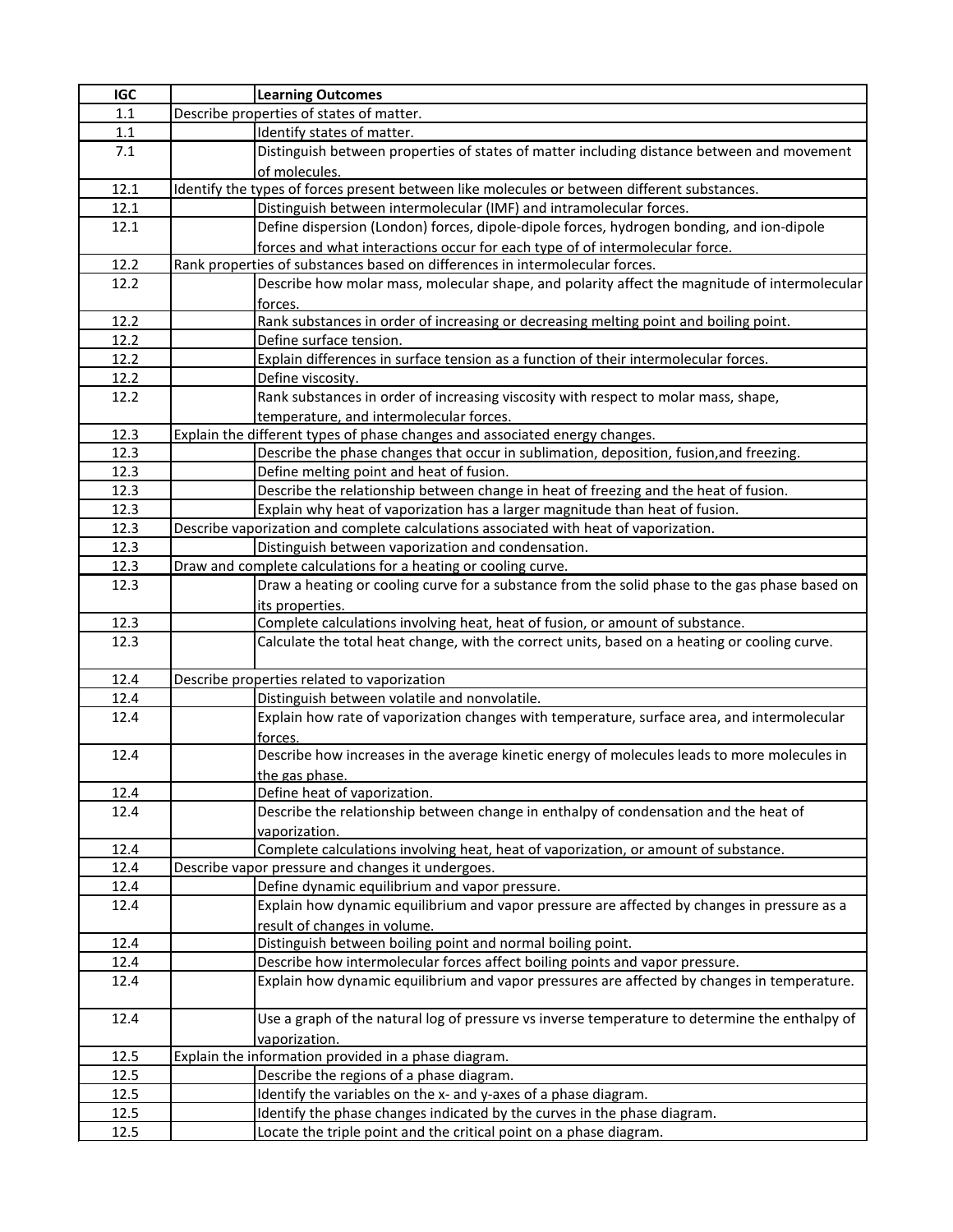| <b>IGC</b> | <b>Learning Outcomes</b>                                                                          |
|------------|---------------------------------------------------------------------------------------------------|
| 12.5       | Recognize the phases in equilibrium that occur on the curves and the triple point of the phase    |
|            | diagram.                                                                                          |
| 12.5       | Describe the critical point.                                                                      |
| 12.5       | Explain the meaning of the slope of the fusion curve in a phase diagram and its implications on   |
|            | physical properties.                                                                              |
| 12.5       | Use a phase diagram to explain why a substance may sublime under atmospheric pressure.            |
|            |                                                                                                   |
| 12.5       | Define a supercritical fluid.                                                                     |
| 12.5       | Define critical temperature.                                                                      |
| 12.5       | Define critical pressure.                                                                         |
| 12.6       | Label examples as molecular, ionic, nonbonding, metallic, or network covalent solids.             |
| 12.6       | Identify a solid as crystalline or amorphous.                                                     |
| 12.6       | Distinguish among molecular, ionic, and atomic solids.                                            |
| 12.6       | Describe atomic solids as nonbonding, metallic, or network covalent.                              |
| 12.6       | State the distinguishing properties of molecular, ionic, nonbonding, metallic, and network        |
| 12.6       | covalent solids.<br>Distinguish between covalent, metallic, and ionic bonding.                    |
| 12.6       | Explain the non-directional features of metallic bonds.                                           |
| 12.7       | Describe the geometric properties of cubic unit cells.                                            |
| 12.7       | Define crystalline lattice, unit cell, coordination number, and packing efficiency.               |
| 12.7       | Calculate the number of atoms per cell in simple, body-centered, and face-centered cubic cells.   |
|            |                                                                                                   |
| 12.7       | Recognize there are differences in packing efficiencies and coordination number among unit        |
|            | cells.                                                                                            |
| 12.7       | Explain the qualitative and quantitative properties of a unit cell.                               |
| 12.7       | Distinguish among body, edge, face, and corner atoms in a unit cell.                              |
| 12.7       | State the fraction of each atom inside the unit cell for body, edge, face, and corner atoms.      |
|            |                                                                                                   |
| 12.7       | Calculate the mass, volume, and density of a given unit cell.                                     |
| 12.7       | Use mass, volume, or density to identify type of unit cell and molar mass of element.             |
| 12.7       | Identify an element based on its molar mass.                                                      |
| 12.7       | Determine the ionic formula from unit cell information.                                           |
| 18.1       | Explain the relevance of the first law of thermodynamics.                                         |
| 18.1       | Distinguish between spontaneous and nonspontaneous processes.                                     |
| 18.1       | Recognize the spontaneity and speed are NOT related.                                              |
| 18.1       | Recognize that chemical potential is comparable to potential energy for a mechanical system.      |
| 18.1       | Recall the first law of thermodynamics.                                                           |
| 18.1       | Explain the relevance of the second law of thermodynamics.                                        |
| 18.1       | Recognize the enthalpy does not predict spontaneity.                                              |
| 18.1       | Define entropy and recognize that it is a state function.                                         |
| 18.1       | State the second law of thermodynamics.                                                           |
| 18.1       | Rank substances in order of the magnitude of entropy values.                                      |
| 18.1       | Predict the relative entropy values of solids, liquids, and gases.                                |
| 18.1       | Rank substances in order of magnitude of entropy values based on state of matter.                 |
| 18.1       | Rank substances in order of magnitude of entropy values based on molar mass.                      |
| 18.1       | Rank substances in order of magnitude of entropy values based on allotropic forms.                |
| 18.1       | Rank substances in order of magnitude of entropy values based on molecular complexity.            |
|            |                                                                                                   |
| 18.1       | Rank substances in order of magnitude of entropy values for a crystalline solid and dissolving in |
|            | solution.                                                                                         |
| 18.2       | Explain the relevance of the third law of thermodynamics.                                         |
| 18.2       | State the third law of thermodynamics.                                                            |
| 18.2       | Predict the relative entropy change for chemical reactions.                                       |
| 18.2       | Calculate the entropy change for reactions given standard entropy values.                         |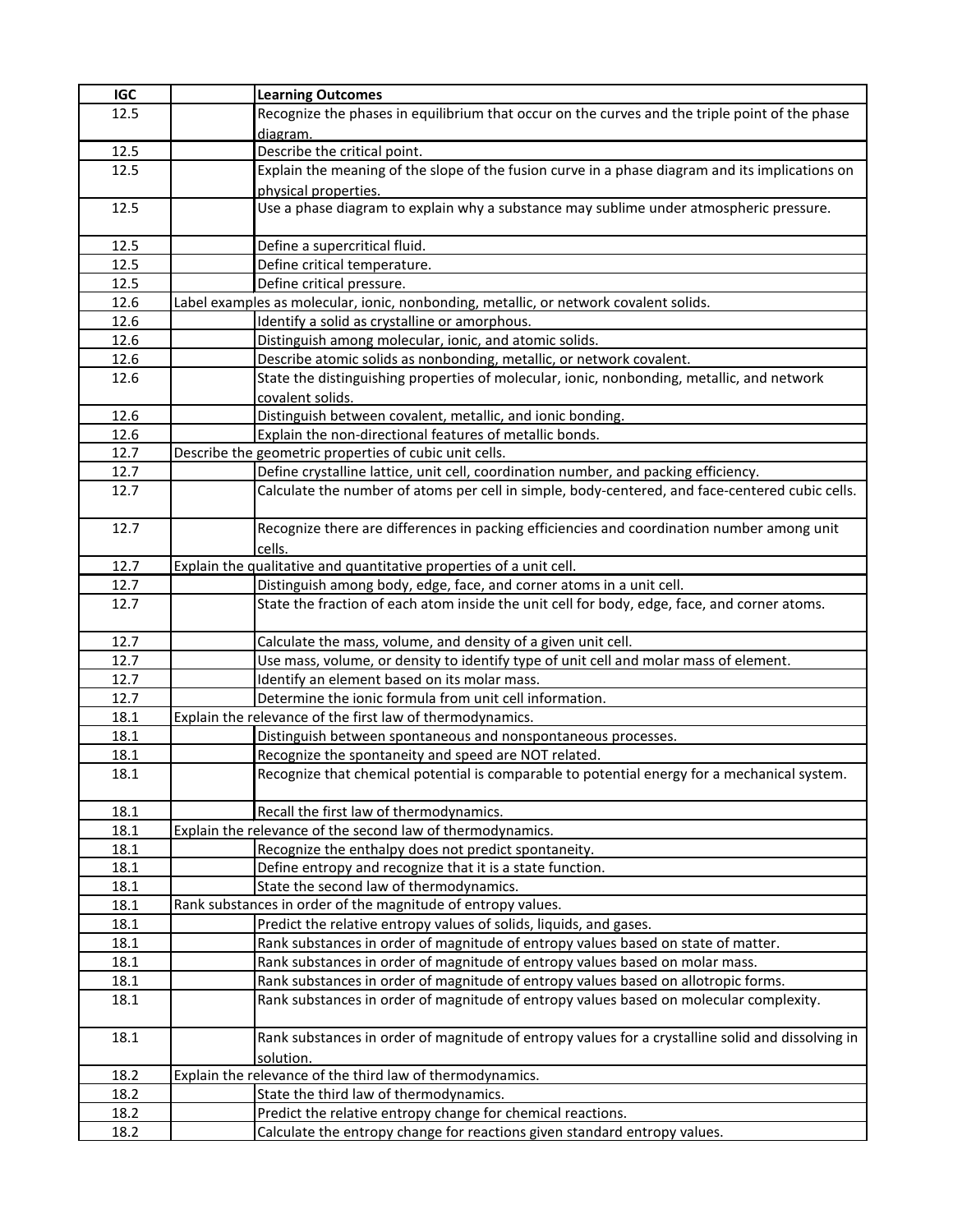| <b>IGC</b> | <b>Learning Outcomes</b>                                                                                                |
|------------|-------------------------------------------------------------------------------------------------------------------------|
| 18.2       | Compare standard state conditions for substances.                                                                       |
| 18.2       | Define standard molar entropies.                                                                                        |
| 18.2       | Recall that the ordinal symbol (°) indicates standard conditions.                                                       |
| 18.2       | State the standard conditions for solids, liquids, gases, and solutions.                                                |
| 15.1       | Distinguish between reversible and irreversible reactions.                                                              |
| 15.1       | Label examples as reversible or irreversible processes.                                                                 |
| 18.3       | Calculate entropy of system, surroundings, and universe.                                                                |
| 18.3       | Calculate $\Delta S_{\text{universe}}$ as a function of $\Delta S_{\text{system}}$ and $\Delta S_{\text{surroundings}}$ |
| 18.3       | Predict the spontaneity of a reaction based on $\Delta S_{\text{universe}}$ .                                           |
| 18.3       | Calculate $\Delta S_{\text{surroundings}}$ as a function of enthalpy and temperature at constant temperature and        |
|            | pressure.                                                                                                               |
| 18.3       | Calculate standard entropy change using standard entropies of products and reactants.                                   |
| 18.4       | Calculate Gibbs fre energy and predict spontaneity of a reaction.                                                       |
| 18.4       | Define Gibbs Free energy and recognize it is a state function.                                                          |
| 18.4       | State the equation that relates $\Delta G$ to $\Delta H$ , temperature, and $\Delta S$ .                                |
| 18.4       | Predict the spontaneity of a reaction based on the sign of ∆G.                                                          |
| 18.5       | Predict the spontaneity of a reaction based on the sign of $\Delta H$ , the sign of $\Delta S$ , and the magnitude      |
|            | of the temperature.                                                                                                     |
| 18.5       | Complete calculations with the equation of $\Delta G = \Delta H - T \Delta S$ under non-standard conditions.            |
|            |                                                                                                                         |
| 18.4       | Calculate standard Gibbs free energy of reaction as a function of standard changes of enthalpy                          |
|            | and entropy.                                                                                                            |
| 18.4       | Calculate standard Gibbs free energy of a reaction as a function of AG of formation.                                    |
| 18.4       | Calculate standard Gibbs free energy based on free energy values for each step in a stepwise                            |
|            | reaction.                                                                                                               |
| 13.1       | Identify solutions and their components.                                                                                |
| 13.1       | Define solute, solvent, and solution.                                                                                   |
| 13.1       | Recognize that solutions can be in liquid, solid, or gas phases or a combination of phases.                             |
|            |                                                                                                                         |
| 13.1       | Identify the components of an aqueous solution.                                                                         |
| 13.1       | Describe how the relative strengths of the interactions among molecules determine whether or not a                      |
|            | solution will form.                                                                                                     |
| 13.1       | Describe how entropy drives the formation of a solution.                                                                |
| 13.1       | Explain the effect of intermolecular forces on solution formation.                                                      |
| 13.1       | Define solvent-solute, solvent-solvent, and solute-solute interactions.                                                 |
| 13.1       | Describe the enthalpies of solute, solvent, solution, and mixing and classify as endothermic or                         |
|            | exothermic.                                                                                                             |
| 13.2       | Describe the properties of a solution.                                                                                  |
| 13.2       | Distinguish between miscible and nonmiscible (immiscible) substances.                                                   |
| 13.2       | Distinguish among saturated, unsaturated, and supersaturated solutions.                                                 |
| 13.2       | Explain how to prepare a supersaturated solution.                                                                       |
| 13.2       | Provide qualitative and quantitative explanations of how temperature affects solubility.                                |
| 13.2       | Recognize that temperature affects the solubility of solids.                                                            |
| 13.2       | Use a solubility curve and information about a solution to identify a solution as saturated,                            |
|            | unsaturated, or supersaturated.                                                                                         |
| 13.2       | Describe how temperature and pressure affects the solubility of gases in water.                                         |
| 13.2       | State Henry's Law (equation) and identify the variables.                                                                |
| 13.2       | Use Henry's Law to calculate solubility or pressure given the other and the value of k <sub>H</sub> (Henry's            |
|            | law constant).                                                                                                          |
| 13.2       | Use Henry's Law to calculate solubility or pressure given initial conditions and either solubility                      |
|            | or pressure at the final conditions.                                                                                    |
| 13.2       | Use given values of Henry's Law constant in problems.                                                                   |
| 13.3       | Calculate the concentration of a solution.                                                                              |
|            |                                                                                                                         |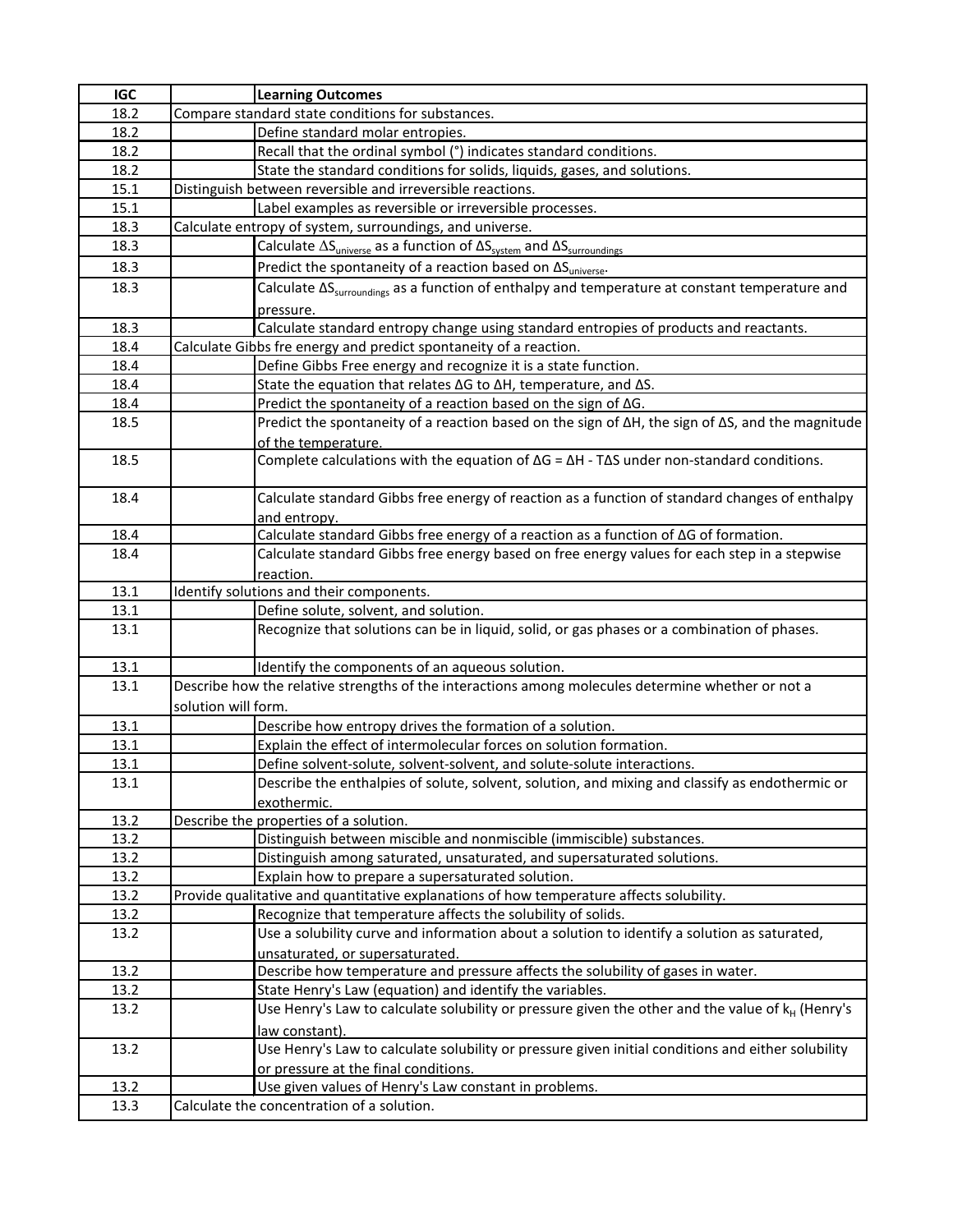| <b>IGC</b> | <b>Learning Outcomes</b>                                                                                     |
|------------|--------------------------------------------------------------------------------------------------------------|
| 13.3       | Define molarity, molality, mole fraction, parts by mass (percent, ppm, ppb), and parts by                    |
|            | volume (percent, ppm, ppb).                                                                                  |
| 13.3       | Calculate concentrations in units of molarity, molality, mole fraction, parts by mass (percent,              |
|            | ppm, ppb), and parts by volume (percent, ppm, ppb).                                                          |
| 13.3       | Identify the substance for all units in concentrations as solute, solvent, or solution (i.e. moles           |
|            | solute per liter of solution).                                                                               |
| 13.3       | Solve for the quantity of solute, solvent or solution given a concentration and other needed                 |
|            | values.                                                                                                      |
| 13.3       | Convert between any two units of concentration (molarity, molality, mole fraction, parts by                  |
|            | mass (percent, ppm, ppb), and parts by volume (percent, ppm, ppb).                                           |
| 13.4       | Describe qualitative and quantitative effects of solution concentration on properties.                       |
| 13.4       | Describe colligative properties.                                                                             |
| 13.4       | Define vapor pressure lowering, freezing point depression, boiling point elevation, and osmotic              |
|            | pressure.                                                                                                    |
| 13.4       | Explain how each colligative property is affected by the concentration of the solute in a                    |
|            | solution.                                                                                                    |
| 13.4       | State Raoult's law (equation) and identify all variables.                                                    |
| 13.4       | Use Raoult's law to calculate vapor pressure of the solution, vapor pressure of the pure solvent,            |
|            | or the mole fraction of the solvent.                                                                         |
| 13.4       | Calculate the change in vapor pressure as a result of the addition of a solute to form a solution.           |
|            |                                                                                                              |
| 13.4       | Recognize that both solute and solvent can be volatile.                                                      |
| 13.4       | Distinguish between solutions with strong and weak solute-solvent interactions.                              |
| 13.4       | State the equations for boiling point elevation and freezing point depression and identify all               |
|            | variables                                                                                                    |
| 13.4       | Use the equations to calculate the change in temperature, the molality, the amount of solute,                |
|            | molar mass, or the freezing point depression or boiling point elevation constant for a solution.             |
|            |                                                                                                              |
| 13.4       | Describe the flow of solvent particles during osmosis.                                                       |
| 13.4       | Describe a semipermeable membrane.                                                                           |
| 13.4       | State the equation for osmotic pressure and identify the variables.                                          |
| 13.4       | Calculate the osmotic pressure, the molarity, amount of solute, or the temperature of a                      |
|            | solution.                                                                                                    |
| 13.4       | Describe differences between isosmotic (isotonic), hyperosmotic (hypertonic), and hyposmotic                 |
|            | (hypotonic) solution.                                                                                        |
| 13.5       | Complete calculations involving vapor pressure lowering, freezing point depression, boiling point elevation, |
|            | and osmotic pressure for strong electrolyte solutions.                                                       |
| 13.5       | Define van't Hoff factor.                                                                                    |
| 13.5       | Determine the ideal van't Hoff factor for an ionic substance.                                                |
| 13.5       | Describe the ion pairing that leads to non-ideal van't Hoff factors.                                         |
| 13.5       | Calculate molality and molarity of particles in solution (im or iM).                                         |
| 13.5       | Use colligative property measurements to determine the molar mass of an unknown solute.                      |
|            |                                                                                                              |
| 14.1       | Calculate rate of reaction or change in concentration of substance based on given data.                      |
| 14.1       | Define rate of reaction.                                                                                     |
| 14.1       | Write rate of reaction in terms of change of concentration of reactants or products with a                   |
|            | change in time.                                                                                              |
| 14.2       | Distinguish between instantaneous and average rate of reaction.                                              |
| 14.2       | Write rate law and determine the order of reaction.                                                          |
| 14.2       | Define rate constant and rate law,                                                                           |
| 14.2       | Recognize that the rate law must be based on experimental data.                                              |
| 14.2       | Write the rate law based on experimental data.                                                               |
| 14.2       | Identify the overall order and the order with respect to reactants given a rate law.                         |
| 14.2       | Calculate rate constant based on experimental data and the rate law.                                         |
| 14.2       | Calculate rate based on changes in concentration (i.e. twice A or half of B).                                |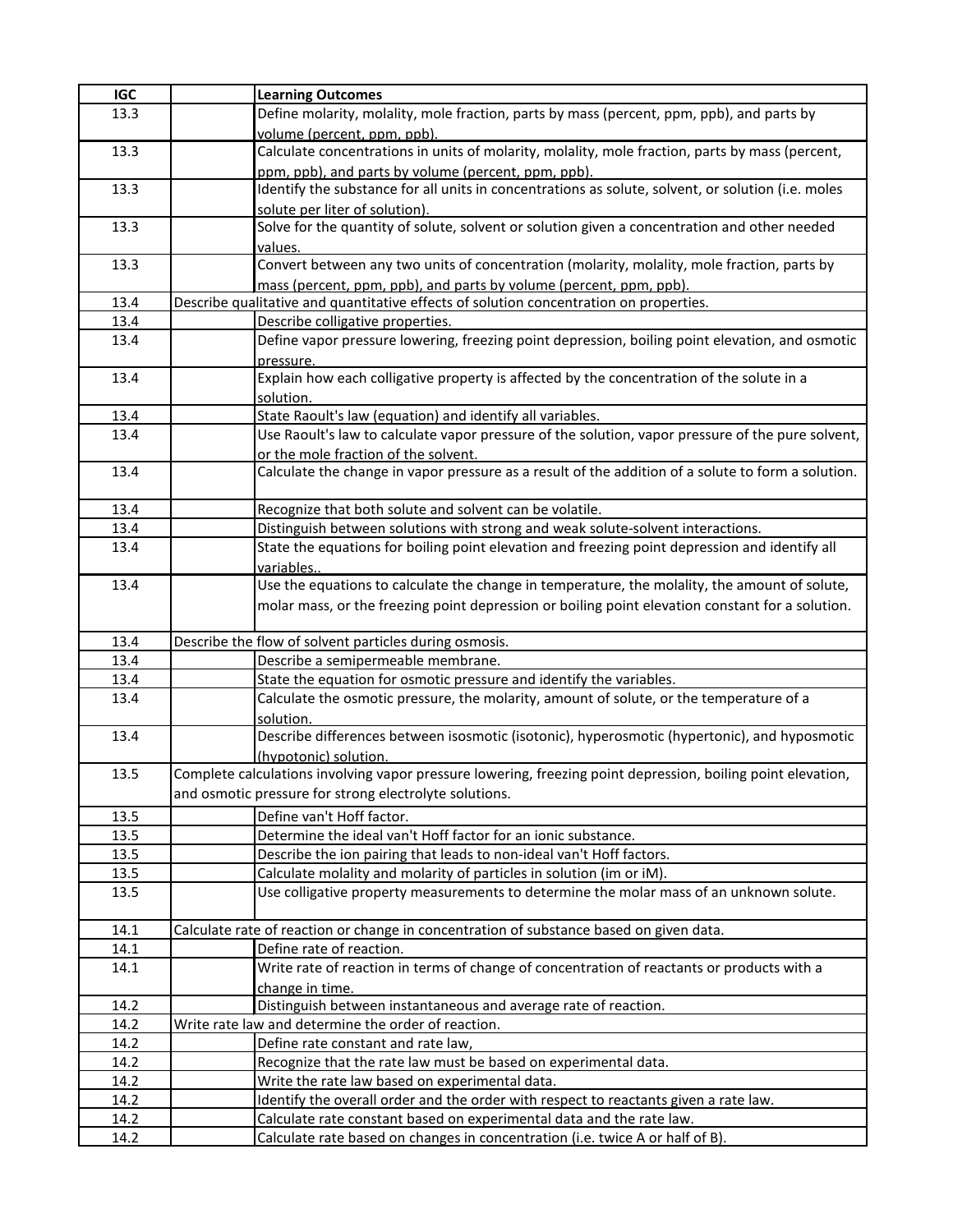| <b>IGC</b> | <b>Learning Outcomes</b>                                                                             |
|------------|------------------------------------------------------------------------------------------------------|
| 14.2       | Label a graph of reactant concentration vs time as zero, first or second order.                      |
| 14.2       | Label a graph of rate vs reactant concentration as zero, first, or second order.                     |
| 14.3       | Complete calculations using the integrated rate laws for zero-, first-, and second-order reactions.  |
| 14.3       | Define integrated rate law.                                                                          |
| 14.3       | State the integrated rate laws (equations) for zero-, first-, and second-order reactions and         |
|            | identify all variables.                                                                              |
| 14.3       | Know the units of the rate constant, k, for zero-, first-, and second-order reactions.               |
| 14.3       | Label the axes, y-intercept, and slope of the straight-line plot for zero-, first-, and second-order |
|            | reactions.                                                                                           |
| 14.3       | Complete calculations using the half-life equations for zero-, first-, and second-order reactions.   |
| 14.3       | State the half-life equations for zero-, first-, and second-order reactions and identify all         |
|            | variables.                                                                                           |
| 14.3       | Recognize the nuclear decay follows first order kinetics.                                            |
| 14.4       | Determine and use activation energy in calculations.                                                 |
| 14.4       | Define activation energy, activated complex, and transition state.                                   |
| 14.4       | Recognize that the value of the rate constant is dependent on temperature.                           |
| 14.4       | Describe how temperature affects the rate of a reaction.                                             |
| 14.4       | Use Arrhenius plot (In k vs. 1/T) to calculate the activation energy.                                |
| 14.4       | State the two-point Arrhenius equation and define all variables.                                     |
| 14.4       | Complete calculations using the two-point Arrhenius equation.                                        |
| 14.5       | Explain reaction mechanisms.                                                                         |
| 14.5       | Define reaction mechanism, elementary step, and reaction intermediate.                               |
| 14.5       | Define molecularity, unimolecular, bimolecular, and termolecular.                                    |
| 14.5       | Identify reaction intermediates based on the reaction mechanism.                                     |
| 14.5       | Write rate laws for elementary steps.                                                                |
| 14.5       | Define rate-determining step.                                                                        |
| 14.5       | Identify the rate-determining step in a mechanism.                                                   |
| 14.5       | Describe the two conditions for a valid reaction mechanism.                                          |
| 14.5       | Label activation energies of each step, transition states, reactants, products, and enthalpy of      |
|            | reaction in an energy diagram (energy vs reaction progress).                                         |
| 14.5       | Write the overall rate law for mechanisms when the first step is slow.                               |
| 14.5       | Recognize that when the second or later step in the mechanism is slow, the overall rate law          |
|            | must be derived algebraically.                                                                       |
| 14.5       | Describe the effect of a catalyst on the energetics of a reaction and the reaction rate.             |
| 14.5       | Define catalyst.                                                                                     |
| 14.5       | Identify the catalyst in a mechanism.                                                                |
| 14.5       | Distinguish between homogeneous and heterogeneous catalysts.                                         |
| 14.5       | Describe the function of an enzyme as a biological catalyst.                                         |
| 15.1       | Define and explain conditions of equilibrium                                                         |
| 15.1       | Explain what is constant for a reaction at equilibrium.                                              |
| 15.1       | Explain what changes in a system to reach equilibrium.                                               |
| 15.1       | Explain how the concentrations of reactants and products change with time as a reaction              |
|            | achieves equilibrium.                                                                                |
| 15.2       | Write the law of mass action for an equilbrium reaction and explain its relevance.                   |
| 15.2       | Define equilibrium constant, K.                                                                      |
| 15.2       | Recognize that concentrations must be in units of molarity and pressure must be in units of          |
|            | atm.                                                                                                 |
| 15.2       | Identify whether products, reactants, or neither are favored based on the magnitude of K.            |
|            |                                                                                                      |
| 15.2       | Convert between $K_p$ and $K_c$ .                                                                    |
| 15.2       | Write the law of mass action using partial pressures of substances in units of atm.                  |
| 15.2       | Calculate $K_p$ based on equilibrium partial pressures.                                              |
| 15.2       | Calculate the change in moles of gas based on a chemical equation.                                   |
| 15.2       | State the equation that relates $K_p$ and $K_c$ .                                                    |
| 15.2       | Calculate the equilibrium constant using the law of mass action for a heterogeneous system.          |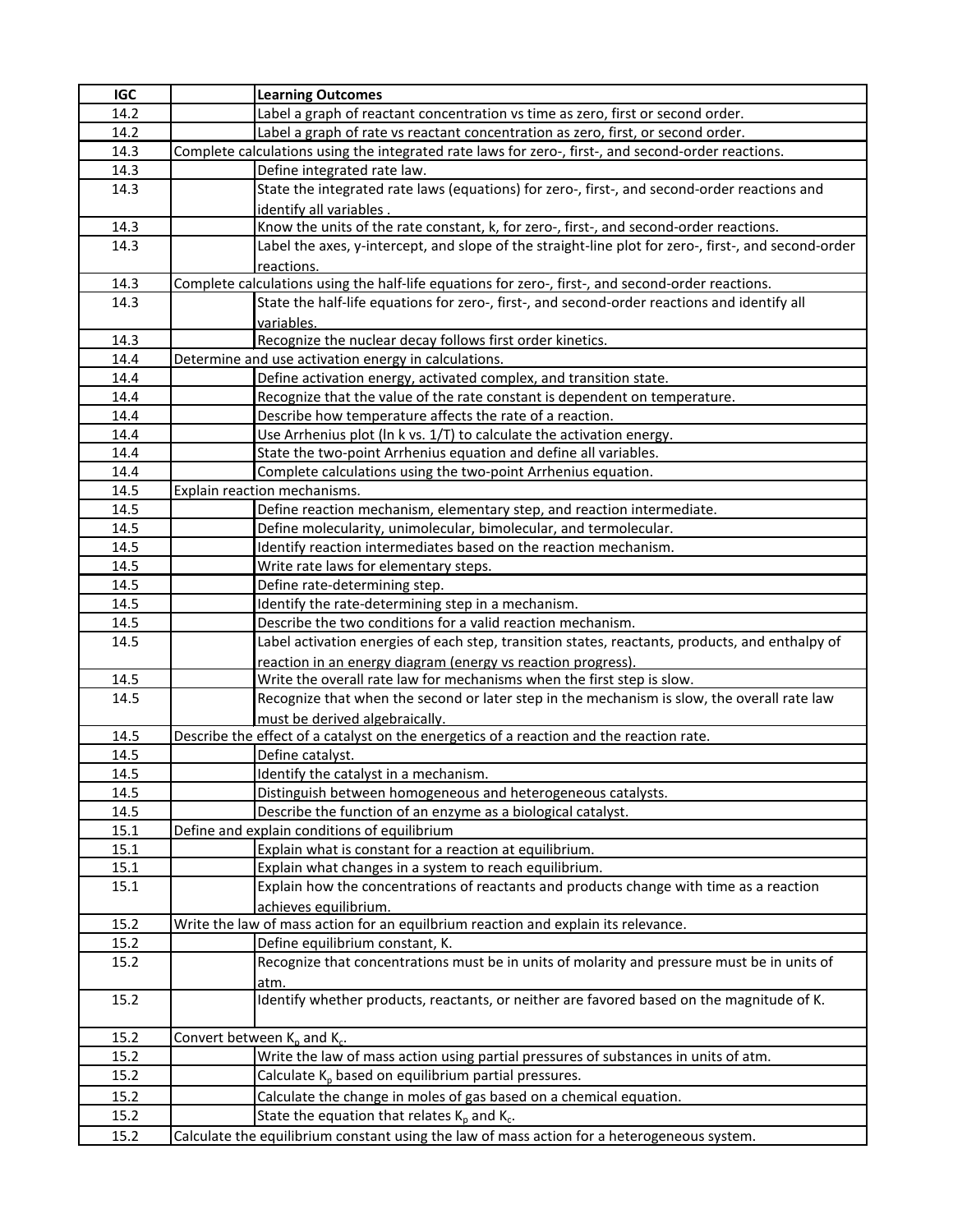| <b>IGC</b> | <b>Learning Outcomes</b>                                                                                    |
|------------|-------------------------------------------------------------------------------------------------------------|
| 15.2       | Identify an equilbrium system that is heterogeneous.                                                        |
| 15.2       | Write the law of mass action for a heterogeneous system.                                                    |
| 15.2       | Recognize that pure liquids and solids are excluded from the equilibrium calculation.                       |
| 15.3       | Calculate the equilbrium constant when reactions are combined or manipulated.                               |
| 15.3       | Calculate K for the reverse reaction when given K of the forward reaction.                                  |
| 15.3       | Calculate K when the coefficients of a reaction are multiplied by a factor given the original value         |
|            | of K.                                                                                                       |
| 15.3       | Calculate K when two or more equations are combined given K for the individual equations.                   |
|            |                                                                                                             |
| 15.4       | Predict the direction of a reaction based on comparison of Q and K.                                         |
| 15.4       | Define reaction quotient, Q.                                                                                |
| 15.4       | Calculate reaction quotient in terms of concentration or partial pressure.                                  |
| 15.5       | Determine equilibrium concentrations based on initial concentrations and a single equilibrium concentration |
|            | or a change in concentration.                                                                               |
| 15.5       | Explain how to use an ICE (initial-change-equilibrium) table.                                               |
|            | Calculate equilibrium concentrations.                                                                       |
| 15.5       | Determine equilibrium concentration (or partial pressure) when given K and all but one                      |
|            | equilibrium concentration (or partial pressure).                                                            |
| 15.5       | State the quadratic formula and identify the variables.                                                     |
| 15.5       | Calculate equilibrium concentrations (or partial pressures) given K and initial concentrations (or          |
|            | partial pressures) using the quadratic equation.                                                            |
| 15.5       | Describe when a simplifying assumption can be made.                                                         |
| 15.5       | Calculate equilibrium concentrations (or partial pressures) given K and initial concentrations (or          |
|            | partial pressures) using the simplifying assumption.                                                        |
| 15.5       | Calculate equilibrium concentrations (or partial pressures) given K and initial concentrations (or          |
|            | partial pressures) using the method of perfect squares.                                                     |
| 15.6       | Predict the shift in a reaction according to Le Chatelier's principle.                                      |
| 15.6       | Define Le Chatelier's principle.                                                                            |
| 15.6       | Explain what is meant by a "shift" in a reaction (i.e. which direction is favored).                         |
| 15.6       | Predict the shift in a reaction due to change in concentration of a reactant or product.                    |
| 15.6       | Recognize that changing the amount of solids and pure liquids does not shift the reaction.                  |
| 15.6       | Describe how the concentration of each substance changes as the shift occurs.                               |
| 15.6       | Predict the shift in a reaction due to change in volume (which results in a change in pressure) of          |
|            | the reaction container.                                                                                     |
| 15.6       | Recognize that a change in volume will not shift the equilibrium if there are no moles of gas in            |
|            | the reaction or equal moles of gas in products and reactants.                                               |
| 15.6       | Identify an inert gas in a reaction container.                                                              |
| 15.6       | Recognize that the addition of an inert gas does not result in a shift in the equilibrium.                  |
| 15.6       | Recall the difference between endothermic and exothermic reactions.                                         |
| 15.6       | Predict the shift in a reaction due to changes in temperature in both endothermic and                       |
|            | exothermic reactions.                                                                                       |
| 15.6       | Predict whether K will increase or decrease with a change in temperature.                                   |
| 18.5       | Calculate the free energy change of a reaction under nonstandard conditions.                                |
| 18.5       | Describe how Gibbs free energy is the energy available to do work in a system.                              |
| 18.5       | State the equation that relates $\Delta G$ to $\Delta G^{\circ}$                                            |
| 18.5       | Recongize that $\Delta G$ under nonstandard conditions is zero at equilibrium (when $Q = K$ ).              |
| 18.6       | Complete calculations between AG° and K.                                                                    |
| 18.6       | State the equation that relates ∆G° to the equilbrium constant.                                             |
| 18.6       | Explain how the sign of $\Delta G^{\circ}$ is determined by the value of K.                                 |
| 18.6       | State the value of $\Delta G^{\circ}$ when K = 1.                                                           |
| 18.6       | Predict the direction of spontaneity based on the value of ∆G° or K.                                        |
| 18.6       | Explain the relationship between the temperature and the magnitude of the equilbrium<br>constant.           |
| 16.1, 16.2 | Describe Arrhenius and Bronsted-Lowry acids and bases and how they behave in solution.                      |
|            |                                                                                                             |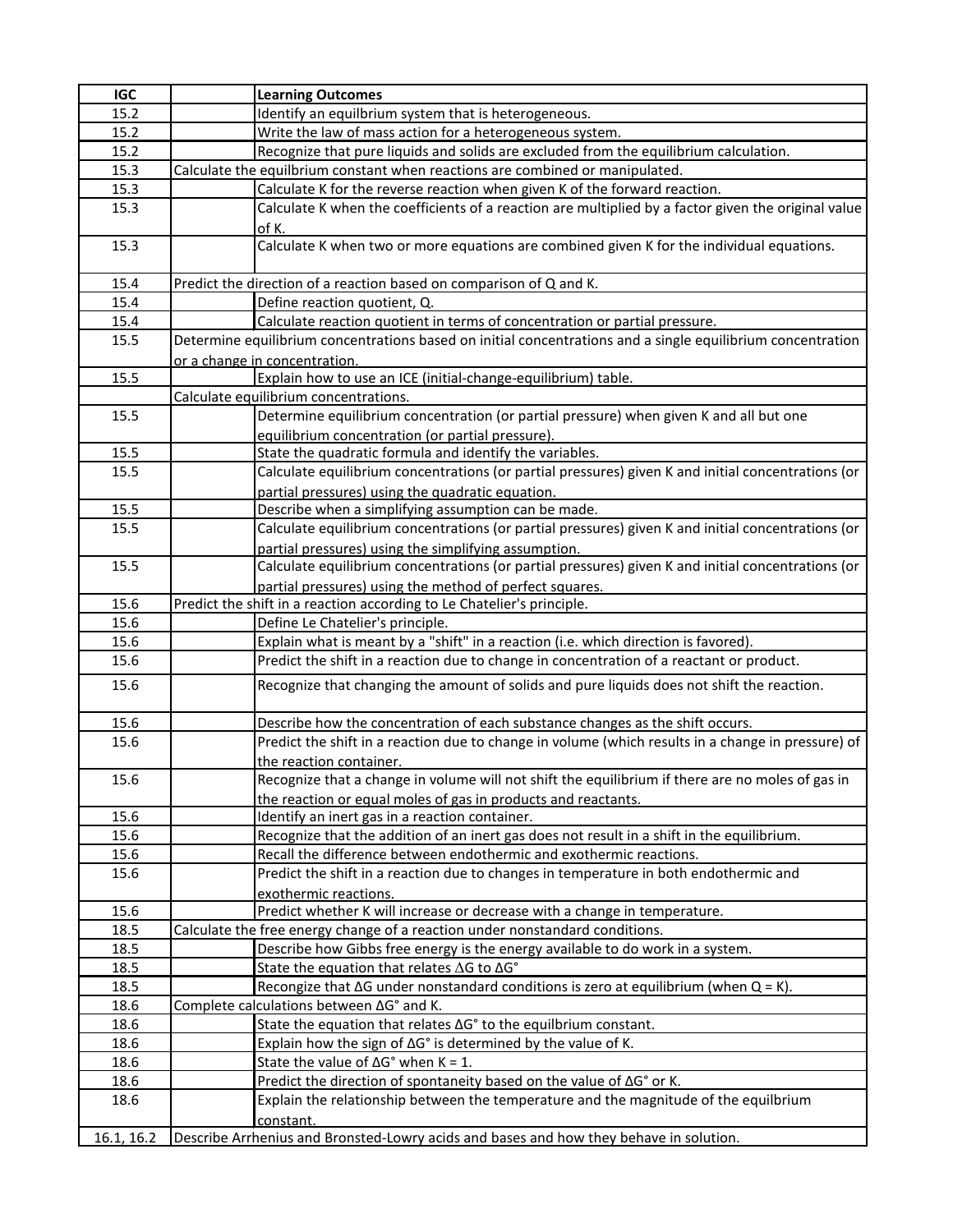| <b>IGC</b> |                          | <b>Learning Outcomes</b>                                                                                                      |
|------------|--------------------------|-------------------------------------------------------------------------------------------------------------------------------|
| 16.1       |                          | List the general properties of acids and bases.                                                                               |
| 16.1       |                          | Define Arrhenius acids and bases.                                                                                             |
| 16.1       |                          | Write equations to represent the behavior of Arrhenius acids and bases in aqueous solution.                                   |
| 16.2       |                          | Define Bronsted-Lowry acids and bases.                                                                                        |
| 16.2       |                          | Label substances in a reaction as Bronsted-Lowry acids and bases.                                                             |
| 16.2       |                          | Define conjugate acid and conjugate base.                                                                                     |
| 16.2       |                          | Generate the formulas for conjugate acid-base pairs.                                                                          |
| 16.2       |                          | Define amphoteric.                                                                                                            |
| 16.3       |                          | Explain the meaning of $K_w$ .                                                                                                |
| 16.3       |                          | Define autoionization.                                                                                                        |
| 16.3       |                          | Write the reaction for the autoionization of water.                                                                           |
| 16.3       |                          | Write the K <sub>w</sub> expression for the autoionization of water.                                                          |
| 16.3       |                          | Recall that K <sub>w</sub> at 25°C equals 1.0E-14 and varies with temperature.                                                |
| 16.4       |                          | Calculate among pH, pOH, $[H_3O^+]$ , and [OH].                                                                               |
| 16.4       |                          | Recognize that $pH + pOH = pK_w$ .                                                                                            |
| 16.4       |                          | Calculate among the values for $K_{w}$ , [OH <sup>-</sup> ], and [H <sup>+</sup> ] at stated temperature.                     |
| 16.4       |                          | Describe neutral, acidic, and basic solutions in terms of pH and pOH or $[H_3O^+]$ and [OH].                                  |
| 16.4       |                          | Identify the relative amounts of each species for a strong acid or strong base in water.                                      |
| 16.4       |                          | Calculate the [OH] of strong bases, considering chemical formula.                                                             |
| 16.4       |                          | Calculate the pH of a strong acid or strong base solution.                                                                    |
| 16.5       |                          | Distinguish between strong and weak acids and strong and weak bases.                                                          |
| 16.5       |                          | Write an equation representing the behavior of a weak acid in water.                                                          |
| 16.5       |                          | Identify substances that are weak acids or bases.                                                                             |
| 16.5       |                          | Use K <sub>a</sub> values to qualitatively and quantitatively describe weak acids.                                            |
| 16.5       |                          | Recognize that $K_a$ is an equilibrium constant for a weak acid ionization reaction.                                          |
| 16.5       |                          | Write the K <sub>a</sub> expression for the ionization reaction of a weak acid.                                               |
| 16.5       |                          | Rank weak acids in order of strength based on $Ka$ values.                                                                    |
| 16.5       |                          | Calculate the pH of a weak acid solution using the $K_a$ value.                                                               |
| 16.5       |                          | Find the value of $K_a$ based on pH and initial concentration of the acid.                                                    |
| 16.5       |                          | Use percent ionization of a weak acid in calculations.                                                                        |
| 16.5       |                          | Calculate the percent ionization of a weak acid.                                                                              |
| 16.5       |                          | Calculate the pH of a weak acid given based on percent ionization.                                                            |
| 16.5       |                          | Calculate the pH for mixtures of acids.                                                                                       |
| 16.5       |                          | Calculate the pH for a mixture of strong acids.                                                                               |
| 16.5       |                          | Calculate the pH for a mixture of strong and weak acids.                                                                      |
| 16.5       |                          | Calculate the pH for a mixture of weak acids.                                                                                 |
| 16.5       |                          | Use K <sub>b</sub> values to to qualitatively and quantitatively describe weak bases.                                         |
| 16.5       |                          | Write the reaction for the ionization of a weak base in water.                                                                |
| 16.5       |                          | Recognize weak bases include NH <sub>3</sub> , related amine compounds (i.e. CH <sub>3</sub> NH <sub>2</sub> ), and conjugate |
| 16.5       |                          | bases of weak acids.<br>Calculate the pH of a weak base solution using the $K_b$ value.                                       |
| 16.5       |                          | Find the value of $K_b$ based on pH and initial concentration of the base.                                                    |
| 16.6       | Describe types of acids. |                                                                                                                               |
| 16.6       |                          | Define monoprotic, diprotic, and triprotic.                                                                                   |
| 16.6       |                          | Label acids as monoprotic, diprotic, or triprotic.                                                                            |
| 16.6       |                          | Define polyprotic acid.                                                                                                       |
| 16.6       |                          | Write the successive ionization reactions for a polyprotic acid.                                                              |
| 16.6       |                          | Recongize that $K_{a1} > K_{a2} > K_{a3}$ .                                                                                   |
| 16.6       |                          | Calculate the pH of a polyprotic acid solution (other than sulfuric acid).                                                    |
| 16.6       |                          | Recognize that only the first ionization step is used in determining pH (except for sulfuric acid).                           |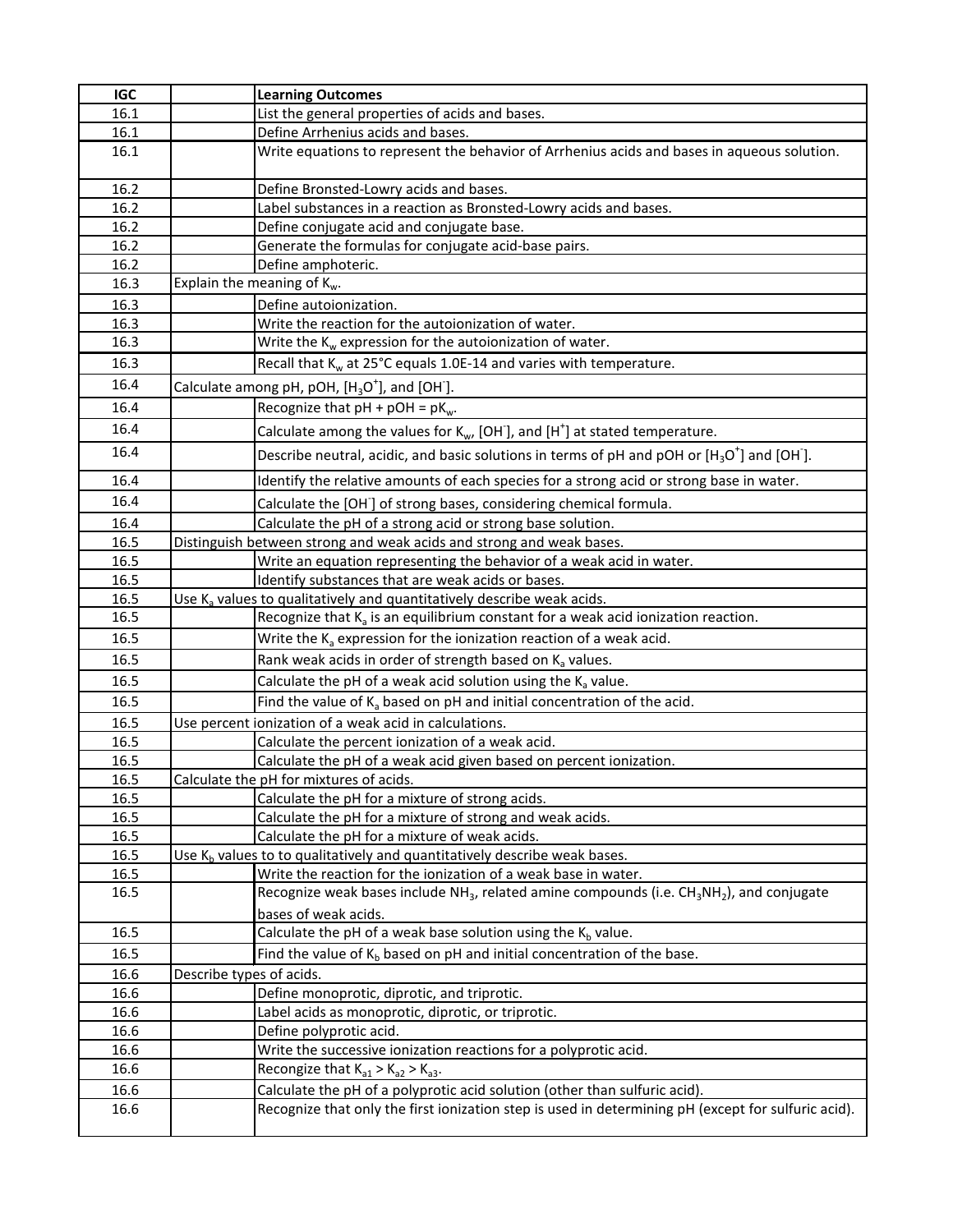| <b>IGC</b>   | <b>Learning Outcomes</b>                                                                                                                                   |
|--------------|------------------------------------------------------------------------------------------------------------------------------------------------------------|
| 16.6         | Recognize that for a dilute sulfuric acid solution, the second ionization step contributes                                                                 |
|              | significant $[H_3O^+]$ to the solution which lowers the pH.                                                                                                |
| 16.7         | Explain the relationship between $K_{a}$ , $K_{b}$ and $K_{w}$ .                                                                                           |
| 16.7         | State the relationship that K <sub>a</sub> times K <sub>b</sub> equals K <sub>w</sub> .                                                                    |
| 16.7         | Complete calculations using $K_a$ times $K_b = K_w$ .                                                                                                      |
| 16.7         | Calculate the appropriate K value for a conjugate acid or base.                                                                                            |
| 16.7         | Complete calculations using $pK_a + pK_b = pK_w$                                                                                                           |
|              |                                                                                                                                                            |
| 16.7         | Classify salt solutions as acidic, basic, or neutral.                                                                                                      |
| 16.7         | Recognize that anions can be weakly basic or neutral.                                                                                                      |
| 16.7         | Write the reaction for an anion in water.                                                                                                                  |
| 16.7<br>16.7 | Recognize that the conjugate base of a strong acid is pH neutral.                                                                                          |
| 16.7         | Recognize that the conjugate base of a weak acid is a weak base.                                                                                           |
| 16.7         | Rank conjugate bases in order of strength according to the strength of the acid.                                                                           |
|              | Recognize that cations can be weakly acidic or neutral.<br>Write the reaction for a cation in water.                                                       |
| 16.7<br>16.7 |                                                                                                                                                            |
| 16.7         | Recognize that the conjugate acid of a strong base is pH neutral.<br>Recognize that the conjugate acid of a weak base is a weak acid.                      |
| 16.7         |                                                                                                                                                            |
| 16.7         | Rank conjugate acids in order of strength according to the strength of the base.<br>Calculate the pH of a salt containing an acidic cation or basic anion. |
| 16.8         | Rank acids in order of strength.                                                                                                                           |
| 16.8         | Identify the carboxylic acid group.                                                                                                                        |
| 16.8         | Rank binary acids in order of strength based on polarity of the bond.                                                                                      |
| 16.8         | Rank binary acids in order of strength based on bond strength.                                                                                             |
| 16.8         | Rank oxyacids in order of strength based on the electronegativity of the central atom when the                                                             |
|              | number of oxygen atoms in each acid are equal.                                                                                                             |
| 16.8         | Rank oxyacids in order of strength based on the number of oxygen atoms when the central                                                                    |
|              | atom is the same.                                                                                                                                          |
| 16.8         | Identify the ionizable protons in an oxyacid.                                                                                                              |
| 4.2          | Describe qualitative and quantitative information about neutralization reactions.                                                                          |
| 4.2          | Predict the products of a neutralization reaction.                                                                                                         |
| 17.3         | Calculate the amount of each substance remaining after a neutralization reaction occurs.                                                                   |
| 16.9         | Describe Lewis acids and bases.                                                                                                                            |
| 16.9         | Define Lewis acid and Lewis base.                                                                                                                          |
| 16.9         | Explain how small, highly charged (3+ or greater) metal cations behave as an acid.                                                                         |
| 16.9         | Explain how Lewis acids and bases act as electron pair acceptors and donors.                                                                               |
| 16.9         | Define a Lewis adduct as the product resulting from a Lewis acid-base reaction.                                                                            |
| 16.9         | Classify as a Lewis acid or Lewis base given a balanced chemical equation.                                                                                 |
| 17.1         | Discuss the purpose and function of a buffer.                                                                                                              |
| 17.2         | Calculate between $pK_a$ and $K_a$ .                                                                                                                       |
| 17.1         | Describe the components of a buffer solution.                                                                                                              |
| 17.1         | Describe how a buffer neutralizes added strong acid or strong base.                                                                                        |
| 17.1         | Explain the purpose of a buffer solution.                                                                                                                  |
| 17.11        | Predict the qualitative change in pH of a buffer solution after the addition of acid or base.                                                              |
|              |                                                                                                                                                            |
| 17.1         | Identify which combination of substances will result in a buffer solution.                                                                                 |
| 17.2         | Complete buffer calculations.                                                                                                                              |
| 17.2         | Calculate the pH of a buffer solution formed from an acid and its conjugate base.                                                                          |
| 17.2         | Describe the common ion effect in a buffer solution.                                                                                                       |
| 17.2         | State the Henderson-Hasselbalch equation and define all variables.                                                                                         |
| 17.2         | Recognize that Henderson-Hasselbalch equation can only be used when the "x is small"                                                                       |
|              | approximation is valid.                                                                                                                                    |
| 17.2         | Use the Henderson-Hasselbalch equation in calculations with a buffer solution formed from an                                                               |
|              | acid and its conjugate base.                                                                                                                               |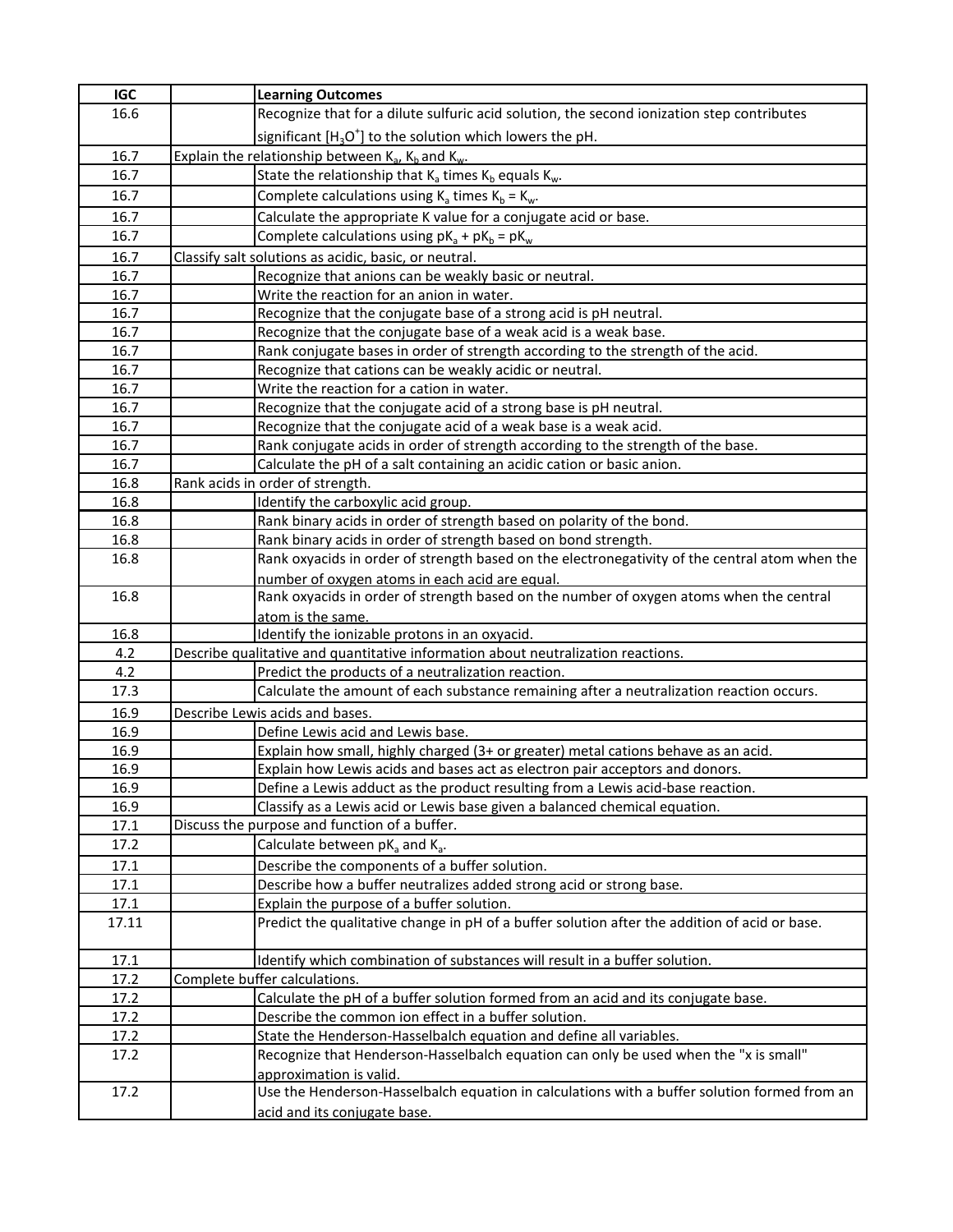| <b>IGC</b> | <b>Learning Outcomes</b>                                                                                                              |
|------------|---------------------------------------------------------------------------------------------------------------------------------------|
| 17.2       | Use the Henderson-Hasselbalch equation in calculations involving additions to a buffer solution.                                      |
| 17.2       | Describe the relative amounts of each substance remaining after the addition to a buffer<br>solution.                                 |
| 17.2       | Calculate the pH of a buffer solution formed from a base and its conjugate acid.                                                      |
| 17.2       | Use the Henderson-Hasselbalch equation in calculations involving a buffer formed from a base<br>and its conjugate acid.               |
| 17.2       | Explain the range of a buffer solution in terms of $pKa$ of the acid.                                                                 |
| 17.2       | Calculate the amounts of acid and conjugate base (or base and conjugate acid) needed to                                               |
|            | prepare a buffer solution with the given pH.                                                                                          |
| 17.2       | Select the acid-base pair needed to prepare a buffer solution with the given pH.                                                      |
| 17.2       | Describe buffer capacity and effectiveness.                                                                                           |
| 17.2       | Define buffer capacity.                                                                                                               |
| 17.2       | Explain how changing absolute concentrations of components changes the buffer capacity.                                               |
| 17.2       | Explain how changing relative concentrations of components changes the buffer capacity.                                               |
| 17.2       | Describe how the relative (qualitatitive) amounts of acid and base affect buffer effectiveness.                                       |
| 17.2       | Describe how the absolute (quantitative) amounts of acid and base affect buffer effectiveness.                                        |
| 17.5       | Choose appropriate indicator for a titration.                                                                                         |
| 17.5       | Define indicator.                                                                                                                     |
| 17.5       | Interpret indicator chart for titrations.                                                                                             |
| 17.3, 17.4 | Complete titration calculations.                                                                                                      |
| 5.9        | Distinguish between equivalence point and end point.                                                                                  |
| 17.3, 17.4 | Identify the titration as strong acid-strong base, weak acid-strong base, or weak base-strong<br>acid.                                |
| 17.3, 17.4 | Predict the approximate pH at the equivalence point of a titration (less than, greater than, or<br>approximately 7).                  |
| 17.3, 17.4 | Calculate the pH in a titration (SA-SB, WA-SB, WB-SA) under the following conditions: initial,                                        |
|            | before equivalence point, halfway to the equivalence point, at equivalence point, and after                                           |
|            | equivalence point.                                                                                                                    |
| 17.3, 17.4 | Identify a titration curve as a strong acid-strong base, strong base-strong acid, weak acid-strong<br>base, or weak base-strong acid. |
| 17.3, 17.4 | Identify the equivalence point on a titration curve.                                                                                  |
| 17.4       | Identify the "buffer region" on a titration curve in a titration involving a weak acid or weak base.                                  |
| 17.3, 17.4 | Calculate the volume of titrant needed to reach the equivalence point of a titration.                                                 |
| 17.3, 17.4 | List the substances present in the solution under each condition for each type of titration.                                          |
| 17.3, 17.4 | Determine the point in the titration given volumes and concentrations of solutions.                                                   |
| 17.4       | Explain the significance of the pH at halfway to the equivalence point for a titration involving a                                    |
|            | weak acid or a weak base.                                                                                                             |
| 17.4       | Identify titration curve involving the titration of a polyprotic acid.                                                                |
| 17.4       | Identify the first and successive equivalence points on the titration curve in a titration with a                                     |
|            | polyprotic acid.                                                                                                                      |
| 17.4       | Calculate the amount of titrant needed to reach the first and successive equivalence points in a<br>titration with a polyprotic acid. |
| 17.6       | Use K <sub>sp</sub> value in calculations.                                                                                            |
|            |                                                                                                                                       |
| 17.6       | Define solubility product constant $(K_{\text{so}})$ .                                                                                |
| 17.6       | Write the chemical equation representing the dissolution of a slightly soluble salt.                                                  |
| 17.6       | Write the K <sub>sp</sub> expression based on the chemical equation for the dissolution of a slightly soluble                         |
|            | salt.                                                                                                                                 |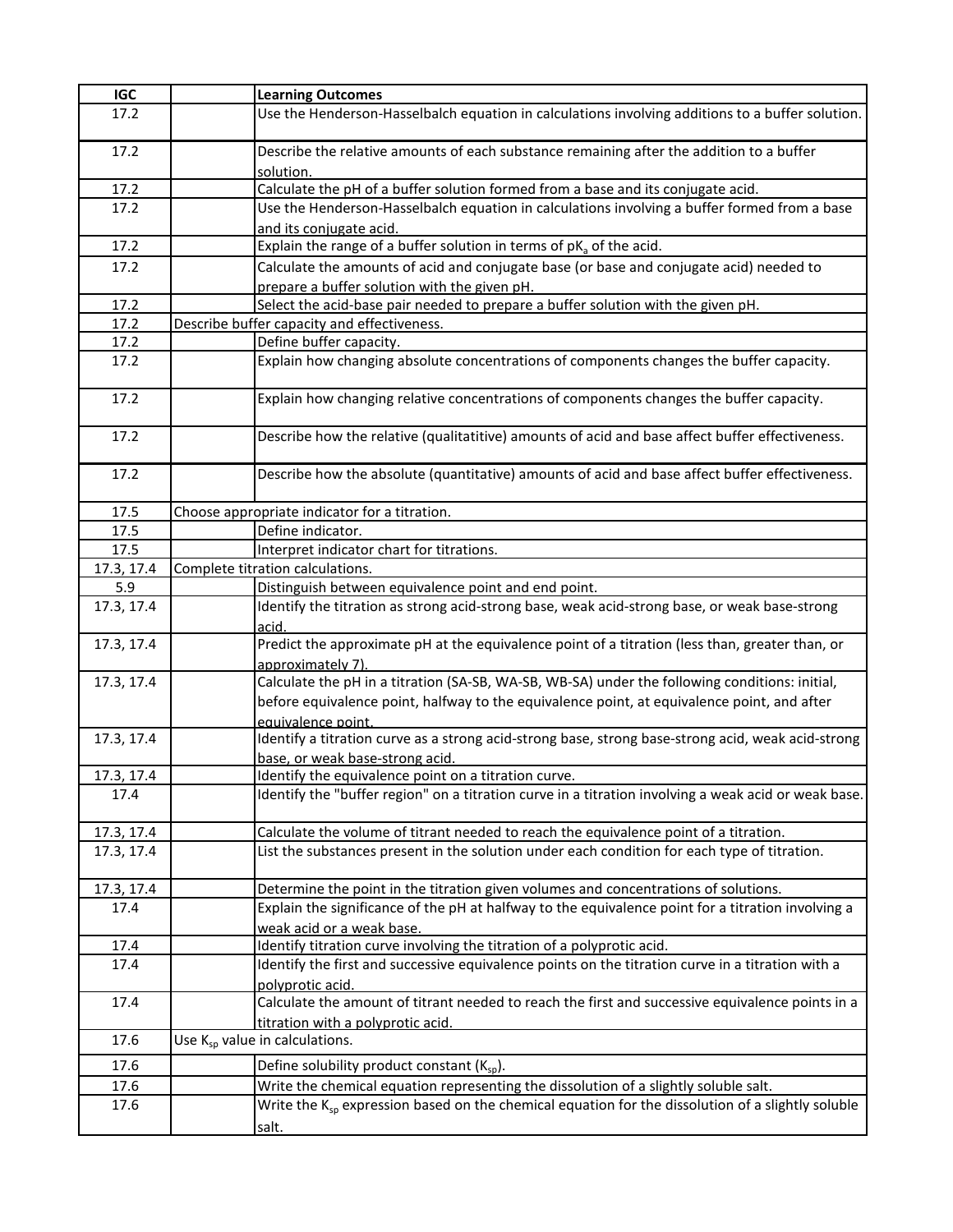| <b>IGC</b>   | <b>Learning Outcomes</b>                                                                                                |
|--------------|-------------------------------------------------------------------------------------------------------------------------|
| 17.6         | Define molar solubility.                                                                                                |
| 17.6         | Calculate the $K_{sp}$ of a salt given molar solubility.                                                                |
| 17.6         | Calculate molar solubility given a chemical formula and a $K_{sp}$ value.                                               |
|              | Rank ionic compounds in order of solubility based on K <sub>sp</sub> and stoichiometry.                                 |
|              |                                                                                                                         |
| 17.7         | Determine how changes in solution affect solubility.                                                                    |
| 17.7         | Describe how a common ion effects solubility of a salt using Le Chatelier's principle.                                  |
| 17.7         | Calculate the molar solubility of a salt in the presence of a common ion.                                               |
| 17.7<br>4.3  | Desribe how changes in pH affects the solubility of a salt in solution.<br>Recall definitions of soluble and insoluble. |
| 17.8         | Distinguish between Q and K <sub>sp</sub> .                                                                             |
|              |                                                                                                                         |
| 17.8         | Determine saturation, unsaturation, and supersaturation based on comparison of Q and K <sub>sp</sub> .                  |
| 17.8         | Complete calculations for selective precipitation.                                                                      |
| 17.8         | Define selective precipitation.                                                                                         |
| 17.8         | Calculate the minimum required reagent concentration needed for selective precipitation.                                |
| 17.8         | Calculate concentration of ions remaining in solution after selective precipitation.                                    |
| 4.6, 19.1    | Identify the oxidation and reduction half-reactions.                                                                    |
| 4.6          | Recall rules for assigning oxidation numbers.                                                                           |
| 4.6          | Recall definitions for oxidation, reduction, oxidizing agent, and reducing agent.                                       |
| 4.6          | Assign oxidation to all elements in a reaction.                                                                         |
| 4.6          | Identify the oxidizing and reducing agents.                                                                             |
| 19.4         | Describe the components of an electrochemical cell and their purpose.                                                   |
| 19.4         | Define electrical current.                                                                                              |
| 19.4         | Define amperes (amps) and volts and state their meaning in terms of their fundamental units                             |
|              | (C/s; J/C).                                                                                                             |
| 19.4         | Define electrochemical cell, voltaic (galvanic) cell, and electrolytic cell.                                            |
| 19.4         | Define half-cell and electrodes.                                                                                        |
| 19.4         | Define anode, cathode, and salt bridge.                                                                                 |
| 19.4         | Label an electrochemical cell to indicate anode, cathode, salt bridge, anodic solution, cathodic                        |
|              | solution, and the flow of electrons.                                                                                    |
| 19.4         | Explain the purpose of a salt bridge.                                                                                   |
| 19.4         | Describe an inert electrode and when it is used.                                                                        |
| 19.4         | Identify the reactions in an electrochemical cell.                                                                      |
| 19.4         | Write the half-reactions that occur at the anode and cathode.                                                           |
| 19.4         | Interpret the electrochemical cell notation.                                                                            |
| 19.5<br>19.5 | Determine the cell potential.<br>Recognize that voltage is an intensive property.                                       |
|              | Define potential difference and electromotive force (emf).                                                              |
| 19.5<br>19.5 | Define cell potential and standard cell potential.                                                                      |
| 19.5         | Relate the sign of the cell potential to the spontaneity of the forward reaction.                                       |
| 19.5         | Recognize that the magnitude of the cell potential indicates the likelihood that the reaction will                      |
|              | occur.                                                                                                                  |
| 19.5         | Describe the standard hydrogen electrode (SHE) and state its potential.                                                 |
| 19.5         | State the equation to calculate the standard cell potential.                                                            |
| 19.5         | Predict the cathode and anode of an electrochemical cell given the standard reduction                                   |
|              | potentials.                                                                                                             |
| 19.5         | Predict the stronger oxidizing agent and stronger reducing agent of an electochemical cell given                        |
|              | the standard reduction potentials.                                                                                      |
| 19.5         | Calculate the standard cell potential given the standard reduction potentials.                                          |
| 19.5         | Predict the spontaneous reaction of a redox reaction.                                                                   |
| 19.6         | Complete calculations using the equations that relate K, $\Delta G^{\circ}$ , and E°.                                   |
| 19.6         | State the qualtitative relationships between $\Delta G$ , K, and $E^{\circ}$ of the cell.                               |
| 19.6         | Recognize Faraday's constant.                                                                                           |
|              |                                                                                                                         |